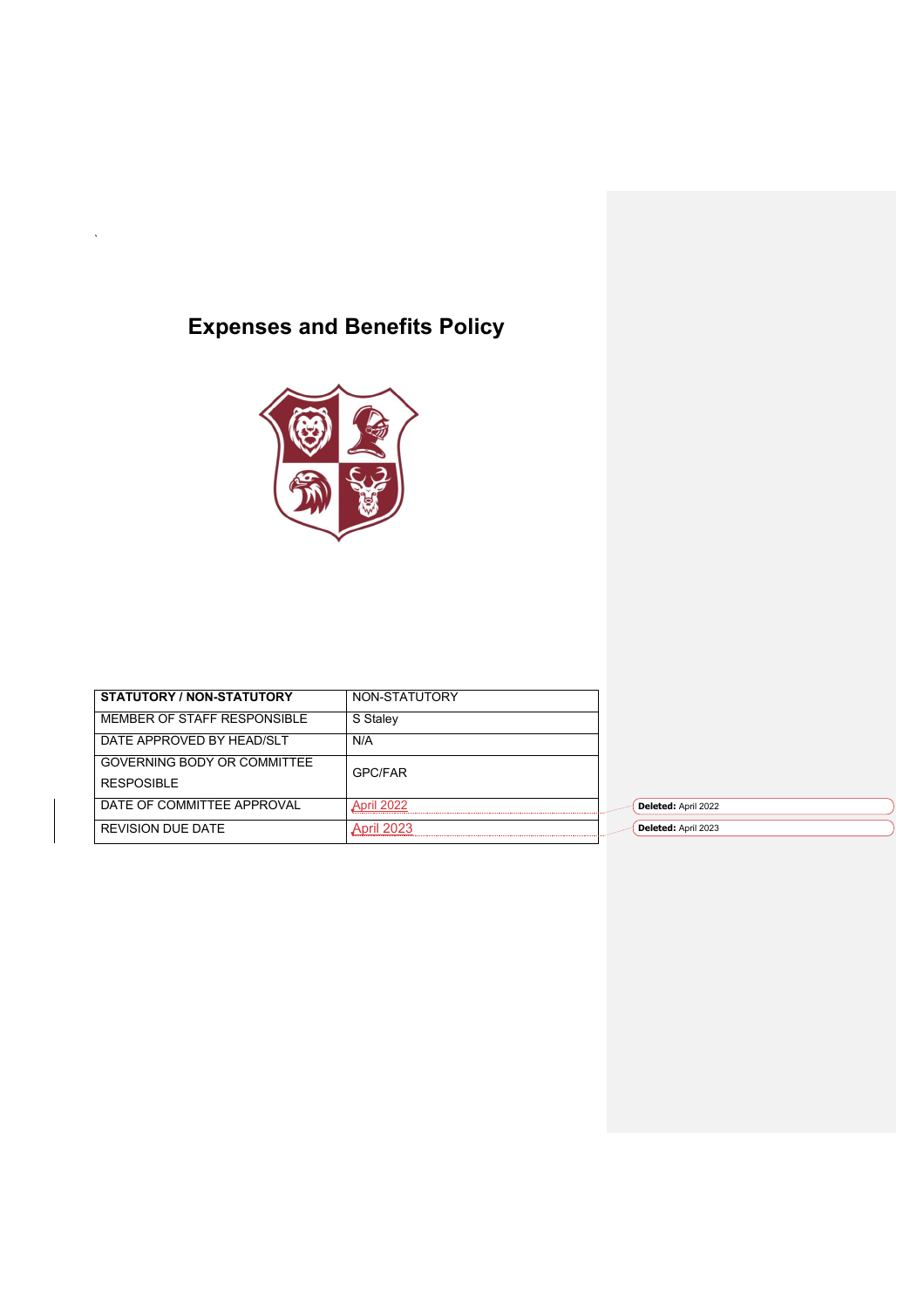# Table of Contents

| <b>3.1 AUTHORISATION PROCEDURES</b><br><b>3.2 TRAVEL EXPESNES</b><br>3.3 MISCELLANOUS EXPESNES<br><b>INTERVIEW EXPENSES</b> | 3<br>$\overline{4}$<br>6 |
|-----------------------------------------------------------------------------------------------------------------------------|--------------------------|
|                                                                                                                             |                          |
|                                                                                                                             |                          |
|                                                                                                                             |                          |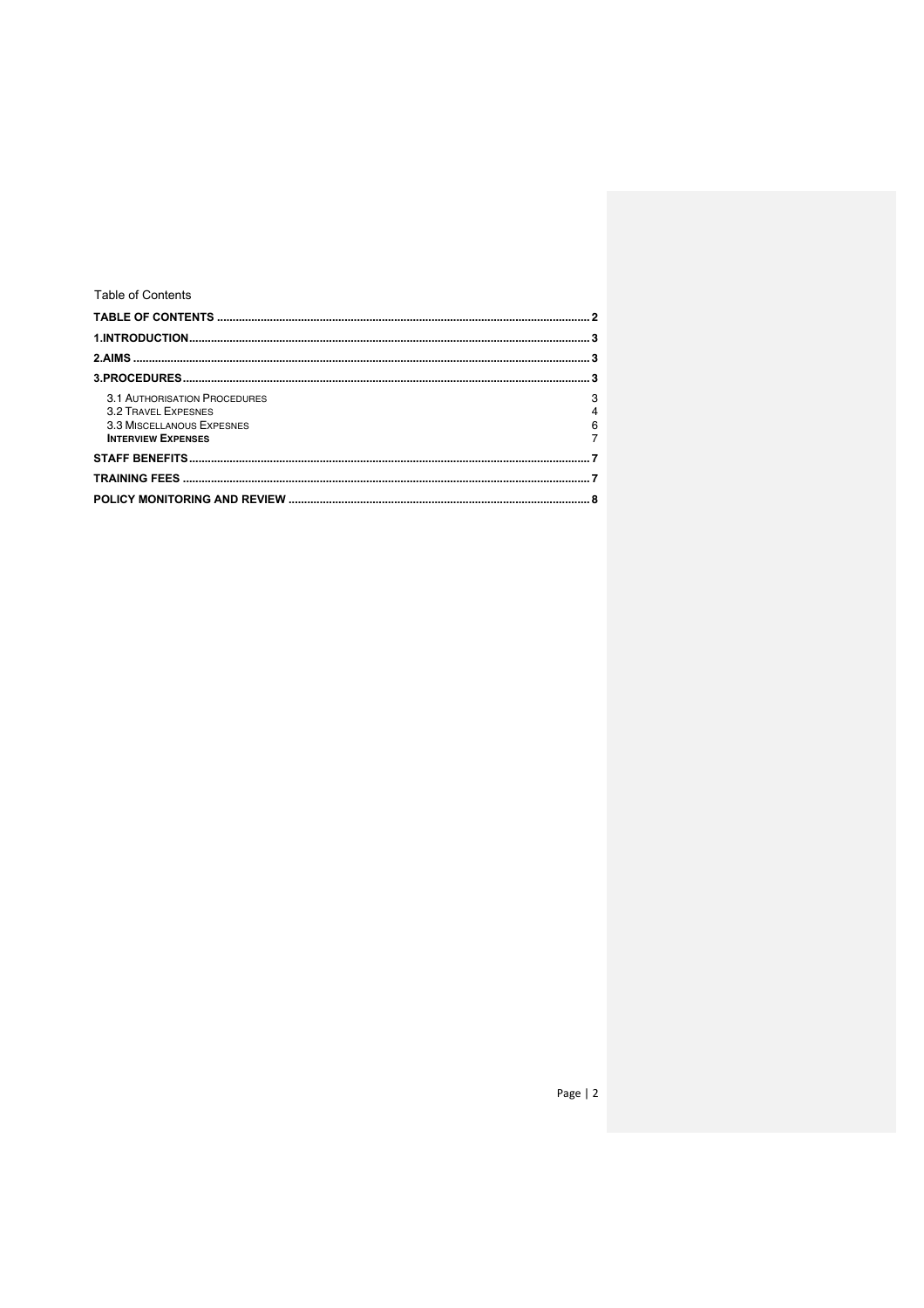# 1.Introduction

As a general rule, staff will be reimbursed for all reasonable expenses which they incur wholly, necessarily and exclusively in the course of the school's business.

There is a fundamental requirement on all staff that they should not incur any personal financial benefit through their employment by Noadswood School other than their agreed salary. Any breach of this requirement may lead to disciplinary procedures. Relevant staff are required to disclose any pecuniary or other links they may have with Noadswood School's suppliers by means of a completed entry in the Register of Interests.

The Academy recognises that there are situations where an employee may be entitled to benefits in addition to their salary. This policy sets out the provisions and criteria for additional benefits.

Staff must also be aware that public relations and perceptions require that Noadswood School not only has a rigorous, effective and transparent Staff Expenses and Benefits policy in place, but also that no misleading or unfortunate impression can be created in the application of the policy. Accordingly, the internal and external auditors will be requested to carry out periodic targeted reviews of the application of the policy.

The Headteacher as formally designated Accounting Officer is responsible for ensuring compliance with all Financial Regulations, Policies and Procedures. Ultimately the Accounting Officer is answerable to Parliament via the Public Accounts Committee for all uses to which Noadswood School's public funding is put, and this policy contributes to the framework within this accountability sits.

#### 2.Aims

This policy will ensure that the school complies with Inland Revenue regulations. It is 3therefore, essential that the procedures detailed in this policy are followed when making an expenses claim or accepting a benefit or gift. This will enable the school to make the reimbursement of expenses without deduction of tax.

#### 3.Procedures

### 3.1 Authorisation Procedures

Payments to members of staff for personal expenditure (i.e., mileage, subsistence etc.) must be made using a travel and expenses claim form. This form must not be used by an individual to reclaim for example the costs of equipment, which should be ordered using the requisition/ purchase ordering system and paid with an invoice.

The procedures for the reimbursement of expenses incurred by staff while engaged on school business is set out below. All staff wishing to claim reimbursement of expenses should pay particular attention to these procedures, which also include mileage, and subsistence rates.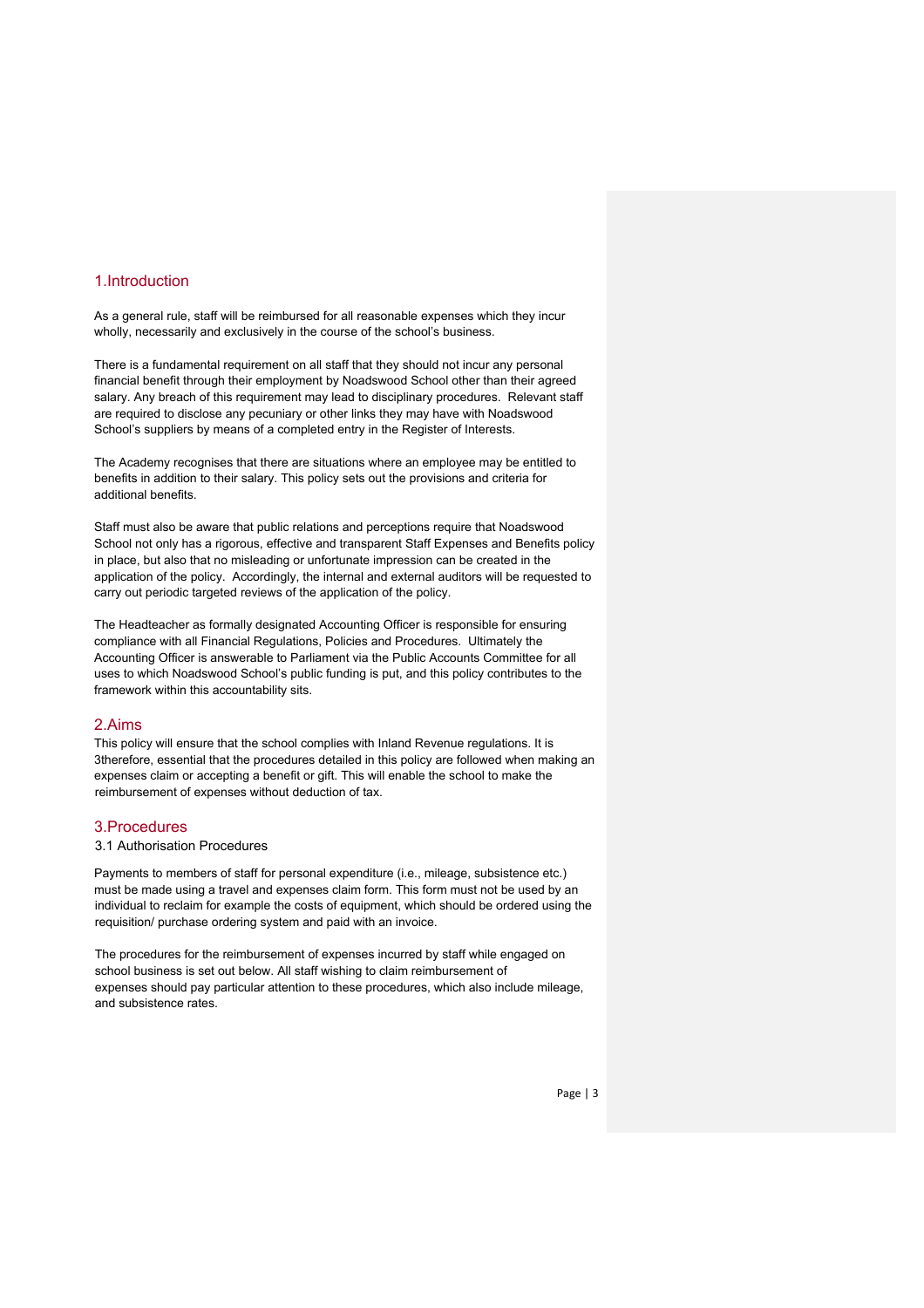| Supporting documentation (e.g., receipts, proof of stay, and other supporting information)<br>must be attached to the travel and expenses claim form.                                                                                                                                                                                                                                                                                                                                                                       |                                                                                                   |
|-----------------------------------------------------------------------------------------------------------------------------------------------------------------------------------------------------------------------------------------------------------------------------------------------------------------------------------------------------------------------------------------------------------------------------------------------------------------------------------------------------------------------------|---------------------------------------------------------------------------------------------------|
| The claim form together with supporting documents should be sent to the HR office for<br>approval, prior to be sent to Finance office for payment.                                                                                                                                                                                                                                                                                                                                                                          | <b>Commented [SC1]:</b> Added in HR - see what you think                                          |
| Before any expenses are paid, they will require approval and authorisation. The Assistant<br>Head (CPD) will approve travel claims relating to CPD and the Headteacher will then<br>authorise all travel claims. Claims which are not authorised in compliance with these<br>procedures will not be processed and will be returned unpaid.                                                                                                                                                                                  | <b>Commented [SC2]:</b> amended                                                                   |
| Payment will be made via payroll except for some expenses relating to exchange visits,<br>foreign visits and school journeys undertaken in one day. See appropriate section below for<br>details of how these expenses can be reclaimed.                                                                                                                                                                                                                                                                                    |                                                                                                   |
| If a member of staff attempts to submit a false, claim this will be treated as a serious offence<br>which may lead to disciplinary action and a referral to the police.                                                                                                                                                                                                                                                                                                                                                     |                                                                                                   |
| 3.2 Travel Expesnes                                                                                                                                                                                                                                                                                                                                                                                                                                                                                                         |                                                                                                   |
| <b>Car Mileage</b>                                                                                                                                                                                                                                                                                                                                                                                                                                                                                                          |                                                                                                   |
| In accordance with Inland Revenue regulations, the first 10,000 business miles per annum<br>travelled by a member of staff in his/her own car will be reimbursed at the higher rate.<br>Mileage above 10,000 miles per annum will be paid at the lower rate. The rates which will be<br>reimbursed are set annually by the Inland Revenue, but the current approved school rates<br>are:                                                                                                                                    |                                                                                                   |
| Up to 10,000 miles - 45.0p per mile for business use<br>٠                                                                                                                                                                                                                                                                                                                                                                                                                                                                   |                                                                                                   |
| Over 10,000 miles - 25.0p per mile for business use<br>٠                                                                                                                                                                                                                                                                                                                                                                                                                                                                    |                                                                                                   |
| Passenger miles - 5.0p per mile                                                                                                                                                                                                                                                                                                                                                                                                                                                                                             | <b>Commented [SC3]:</b> I have increased this to 5p from 3p in line<br>with the latest HMRC rates |
| Normally mileage claims will be paid only for journeys which start and end at school or from<br>home to the destination, whichever is the shorter distance. If travelling directly from or to<br>home the normal mileage which would have been travelled from home to school should be<br>deducted from the total mileage claim for the journey. Travel should be by the shortest<br>reasonable route. When staff, with a common case, travel to the same meeting or function,<br>wherever possible, cars should be shared. |                                                                                                   |
| The school does not normally pay travel from home to normal place of work. In the<br>circumstance of a "second trip" – such as an out of hours journey, if the Headteacher has<br>approved the journey it is possible to claim the full mileage, you should be aware that the<br>reimbursed mileage is taxable.                                                                                                                                                                                                             |                                                                                                   |
| Full details of all journeys including the date, reason for the journey, starting point and                                                                                                                                                                                                                                                                                                                                                                                                                                 |                                                                                                   |
| destination should be shown on the travel and expenses claim form (see Appendix 1).                                                                                                                                                                                                                                                                                                                                                                                                                                         | <b>Commented [SC4]:</b> Added in a new form                                                       |
| The school will not, under any circumstances, reimburse parking or speeding fines.                                                                                                                                                                                                                                                                                                                                                                                                                                          |                                                                                                   |
|                                                                                                                                                                                                                                                                                                                                                                                                                                                                                                                             |                                                                                                   |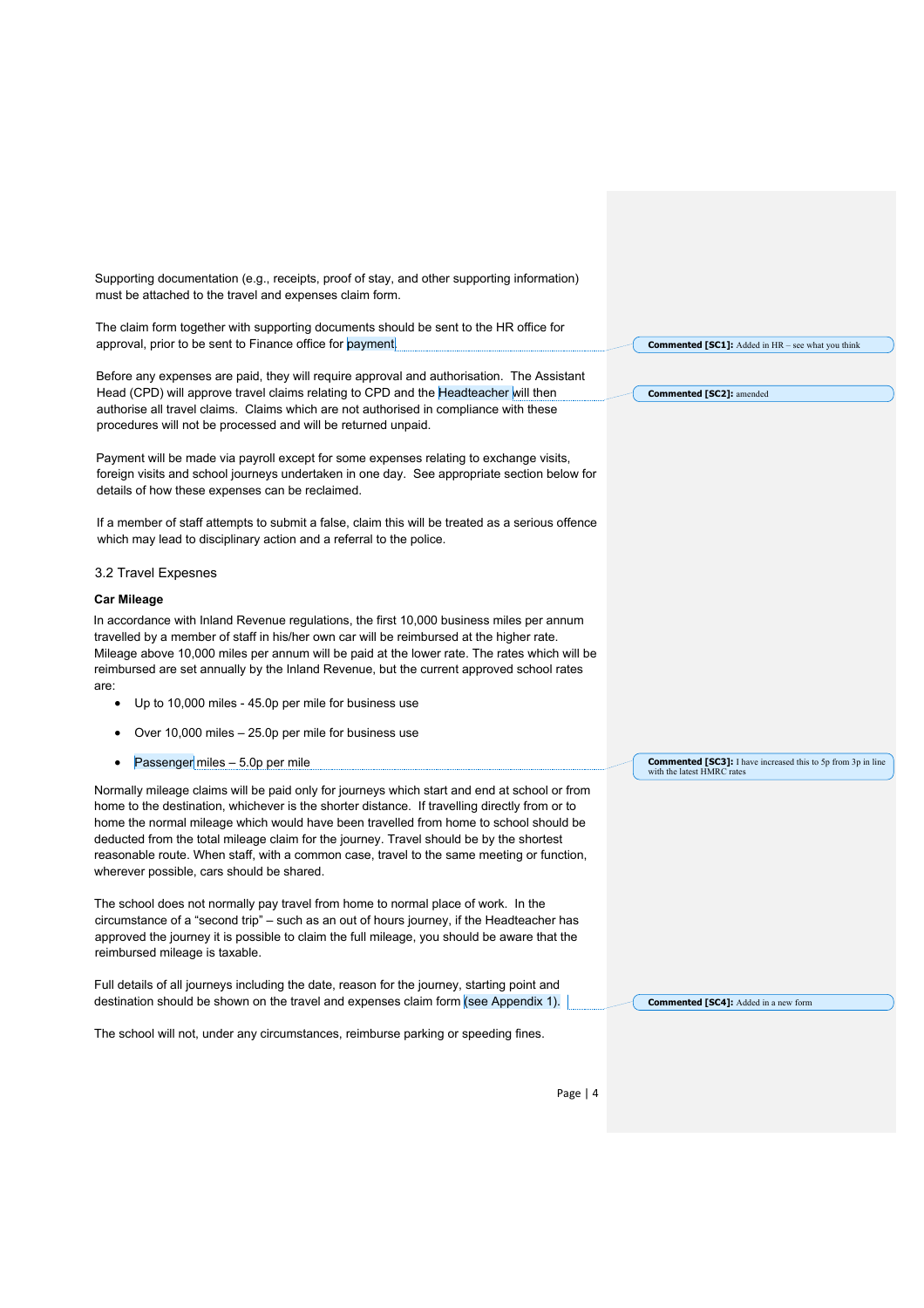#### **MOT and Insurance**

It is the responsibility of the member of staff concerned to ensure that the vehicle is properly taxed, insured, MOT'd and serviced where appropriate.

As the school does not provide car insurance cover for staff using their own vehicles, staff are required to confirm that they have taken out personal car insurance with an appropriate extension to cover use in connection with school business. The insurance policy must cover all risks in connection with the use of the car for business purposes and, if appropriate, include passenger cover.

The mileage rates payable by the school include an element to defray the cost of insurance as well as vehicle depreciation, fuel etc.

Damage to the car, however caused, cannot be the subject of a claim against Noadswood School merely because the vehicle is being used on Noadswood School business. This should be borne in mind by any member of staff electing to insure against third-party risks only.

Staff must submit copies of the MOT certificate and motor insurance prior to any claim being paid.

#### **Public Transport**

Wherever possible employees should travel by train or bus or car share when making the same journey. Where staff use public transport, reimbursement will be on a receipt's basis, provided the expenses are reasonable.

#### **Rail Travel**

Wherever possible employees should travel by train at standard class passenger rate. Staff may choose to travel at  $1<sup>st</sup>$  class public transport, but they will only be reimbursed the cost of standard class travel.

The school is only liable for the costs relating to a member of staff's travel. Any accompanying persons will be responsible for their own costs. The exception to this is where their attendance is required as a representative of the school and in such circumstances, prior approval must be obtained from the Headteacher.

#### **Subsistence**

Employees are expected to make their normal arrangements (or equivalent) for meals while undertaking their duties in all circumstances i.e., regardless of whether they are working in different locations or within a different working pattern. However, employees will receive payment for lunch where the employee has necessarily incurred additional expense in the course of their work e.g., for official hospitality.

The school will only bear the cost of accommodation required for business purposes and will not meet the costs of any extensions to a stay for personal reasons or for accommodation provided to a spouse or other family members. Employees are expected to make

**Commented [SC5]:** I have added in MOT as well

**Commented [SC6]:** Changed 2<sup>nd</sup> to standard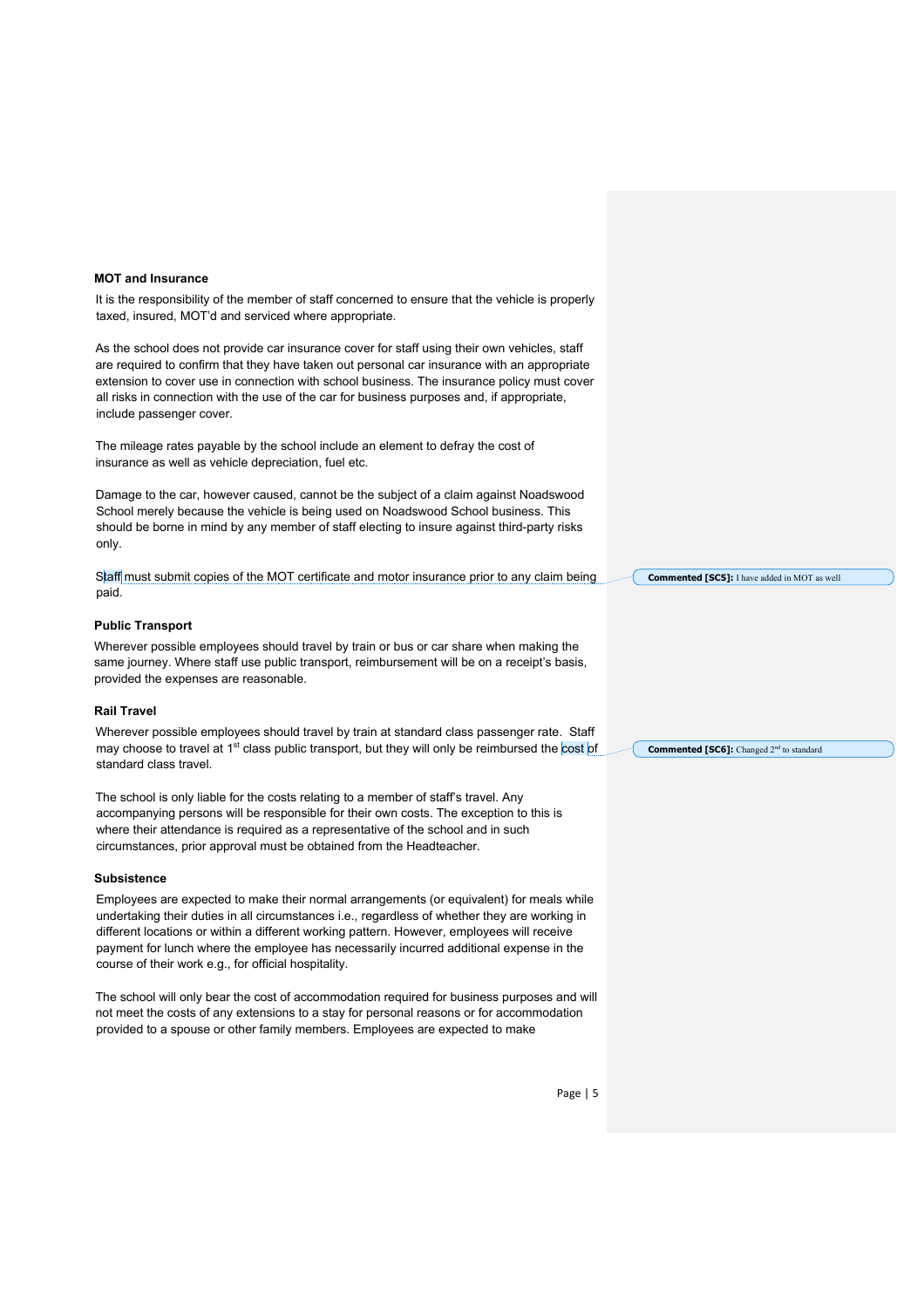reasonable endeavours to book accommodation costing no more than £99 per night and £129 per night for accommodation in London.

#### **Entertaining**

The general principle regarding the reimbursement of entertainment expenditure is that staff members will be reimbursed reasonable entertaining costs for themselves and guests where guests are present for a professional purpose, their presence is considered to be beneficial to the school and where prior approval from has been granted.

Expenses for entertaining will only be reimbursed for staff who have a valid reason for being present. An appropriate cost for entertaining is considered to be £15 per head for lunch and £25 for dinner to include wines and gratuities.

It is stressed that no reimbursement of entertaining expenses will be made unless the above guidelines are followed. In addition, it should be noted that under no circumstances will the school contribute to the cost of entertaining when only members of staff are involved.

The following information should be included on/with expense claim forms regarding entertaining expenditure:

- (a) names of attendees
- (b) the organisation they represent
- (c) the purpose of the entertainment (e.g. negotiation of contract)
- (d) appropriate receipts.

If you are embarking upon an educational visit or journey, would you please consider the following when preparing your budget

#### **Exchange Visits**

Staff may wish to use some of the following allowances. It should be emphasised that these are maximum allowances, and they may not necessarily be required.

- subsistence allowance for visitors. If a member of staff entertains foreign visitors, it has been agreed that we allow up to a maximum of £15 per visitor per day for providing accommodation and meals. If entertaining more than 1 visitor at any one time, then for each additional visitor the allowance is £10 per person per day. Receipts are not required for this allowance.
- entertainment allowance for visitors. It has been agreed that if a member of staff needs to entertain a foreign visitor, then a maximum of £30 per visitor per week is allowed. In addition, there is a maximum of £30 for the host plus a further £30 for the host's partner. Receipts are required for this.

#### **Foreign visits (this could include ski trips, culrural trips, return exchange visits**

If staying with a foreign family, then up to £20 may be spent on gifts for the foreign family. Receipts are required for this.

3.3 Miscellanous Expesnes

**Commented [SC7]:** The limit was £69 howver I have made an amendment and made an allowance for London hotels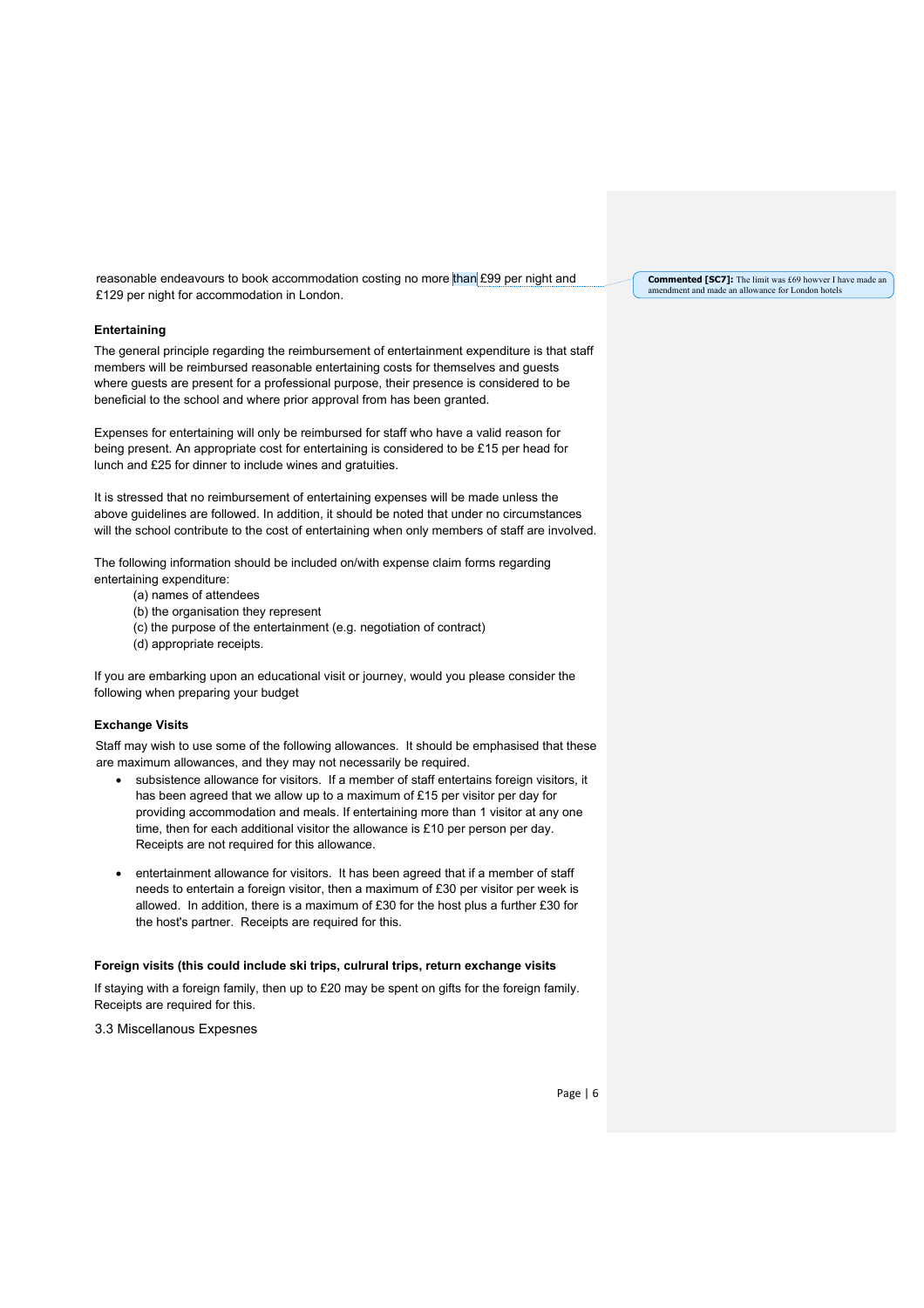#### **Telephone Calls and Mobile Phones**

Business calls made from a home telephone by staff may be reimbursed subject to their inclusion on the expenses claim form and the provision of an itemised telephone bill. The school will not bear the cost of any part of the rental nor of any private calls.

The school provides mobile telephones only where a specific operational need arises. It is the policy of the school that no private use is made of these telephones except in emergencies. If any private use is involved, then the staff member will be required to reimburse the school for the cost of the call.

The school will not reimburse staff for the rental of personal mobile telephones but will meet the cost of business calls made on the phones subject to evidence of the calls being provided with the expenses claim form.

#### **Interview Expenses**

In general expenses are not paid to interview candidates. In exceptional circumstances expenses of up to £100 will be made following agreement in advance by the Head teacher.

#### **Staff Benefits**

There are a number of staff benefits which have been agreed by the Governors made in addition to salary. These include:-

- Free lunch for working on inset days when the Academy is closed
- Free tea and coffee and food at other school events at which colleagues are required to stay and in the staffroom at specific break times/end of term events.
- Health and wellbeing schemes offered to all staff committed to two or more terms.

## Training Fees

Noadswood School takes a positive view of staff wishing to further their qualifications. At the discretion of the Headteacher the Academy will contribute a one off sum of up to £1000 per year or 50% of the cost of the course (whichever is the lower), provided the course is directly relevant to the staff member's work at the Academy or will enable the staff member to make further valuable contributions towards his/her work at the Academy. Approval for such contributions will be at the discretion of the Headteacher.

Any study leave required for the course during ordinary hours must have prior approval from the Headteacher, and this will be at the headteachers discretion.

Staff members may be required to sign an agreement that allows the Academy to require them to:-

- Repay in full any contribution to their course fees if they leave the Academy whilst completing the course or before the course commences; or
- Repay half of any contribution towards their course fees if they leave the Academy within 12 months of completing the course; or

**Commented [SC8]:** Amended the first line and took out breakfast and

I have removed<br><mark>Flowers on the birth of children / bereavement (maximum £25.00)</mark> and Flowers as leaving presents for staff who have served more<br>than one year (maximum  $f(25.00)$ ) t<mark>han one year (maximum £25.00).</mark><br>To comply with the Academy Trust handbook. If this cost is not taken from public money than it can go back in.

I have removed the long service awards also

**Deleted:** and will be counted as unpaid leave

**Deleted:** <#>Repay a quarter of any contribution towards heir course if they leave the Academy within 12-24 months of completing the course.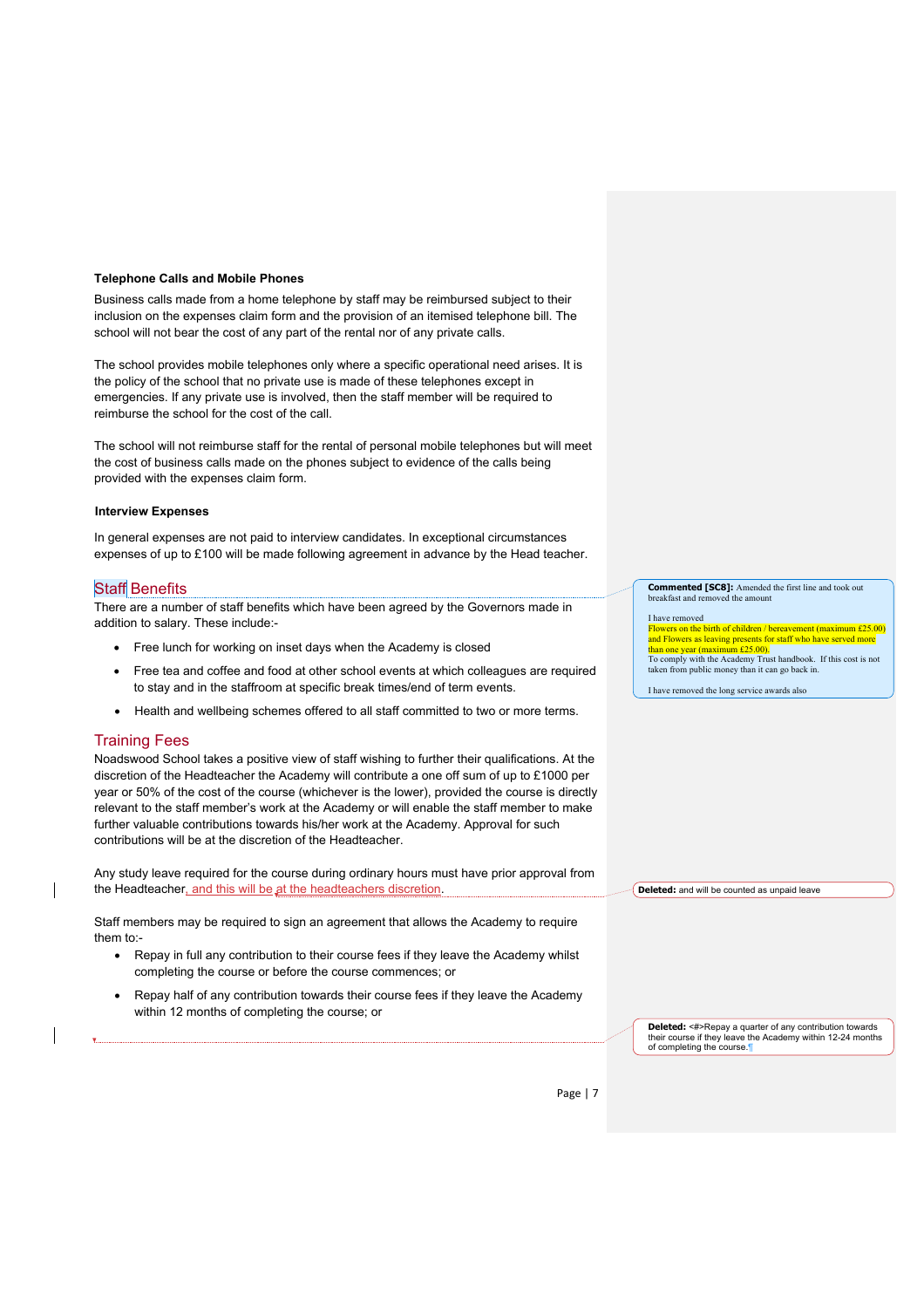If a member of staff completely fails to attend the course following their agreement to attend, unless due to certified sickness or other unavoidable reasons accepted by the school, they will be required to repay the full costs of the training course.

If a member of staff is retired on health grounds or made redundant there will be no recovery of costs. In other exceptional circumstances, consideration will be given to waiving in part or in total the requirement to repay costs.

The school will take into consideration the cost and duration of the course and the relative benefit to the school of the member of staff completing the course before deciding whether to require an agreement to be signed.

### Policy monitoring and review

This policy will be reviewed every two years by the *trustees* finance and audit committee. **Deleted:** governors'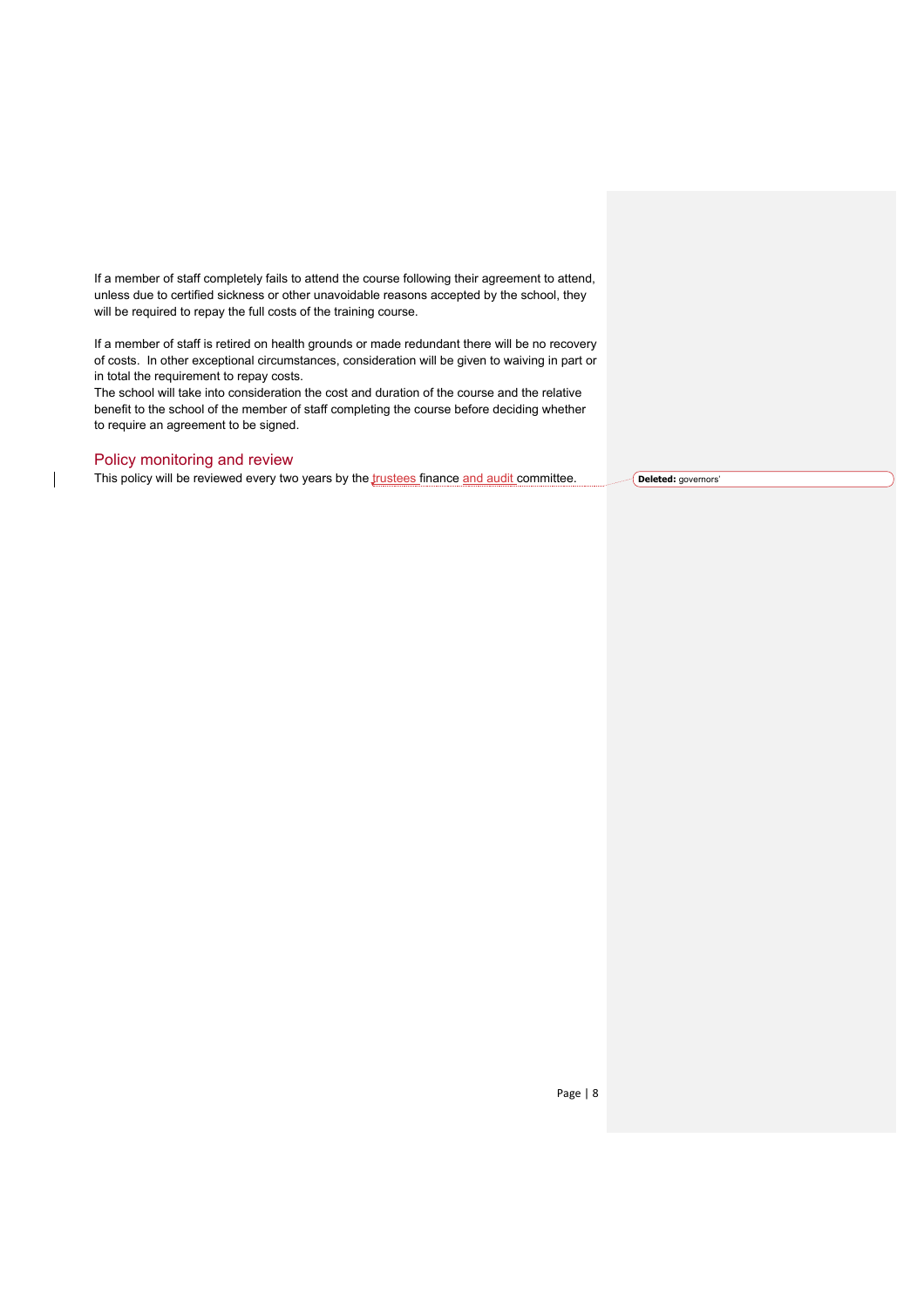# Appendix A

Expense form must be completed to claim reimbursement ensuring all boxes as completed.

PLEASE SEND TO: XXXX

| Name:     | From: | To: |  |
|-----------|-------|-----|--|
| Position: |       |     |  |
| Date:     |       |     |  |

| <b>No</b>      | <b>Date</b> | <b>Description of Expense</b>    | <b>Expense Category</b> | <b>Business Miles</b><br><b>Travelled</b> | <b>Business</b><br><b>Mileage</b> | <b>Expense</b><br><b>Amount</b> |
|----------------|-------------|----------------------------------|-------------------------|-------------------------------------------|-----------------------------------|---------------------------------|
| e.g.           | 01/03/2022  | Travel/Return travel to SO45 4ZF | <b>Travel Milage</b>    | 35                                        | 0.45p                             | £15.75                          |
|                |             |                                  |                         |                                           |                                   |                                 |
| 2              |             |                                  |                         |                                           |                                   |                                 |
| 3              |             |                                  |                         |                                           |                                   |                                 |
| 4              |             |                                  |                         |                                           |                                   |                                 |
| 5              |             |                                  |                         |                                           |                                   |                                 |
| 6              |             |                                  |                         |                                           |                                   |                                 |
| $\overline{7}$ |             |                                  |                         |                                           |                                   |                                 |
| 8              |             |                                  |                         |                                           |                                   |                                 |
| 9              |             |                                  |                         |                                           |                                   |                                 |
| 10             |             |                                  |                         |                                           |                                   |                                 |
| 11             |             |                                  |                         |                                           |                                   |                                 |
| 12             |             |                                  |                         |                                           |                                   |                                 |
| 13             |             |                                  |                         |                                           |                                   |                                 |
| 14             |             |                                  |                         |                                           |                                   |                                 |
| 15             |             |                                  |                         |                                           |                                   |                                 |